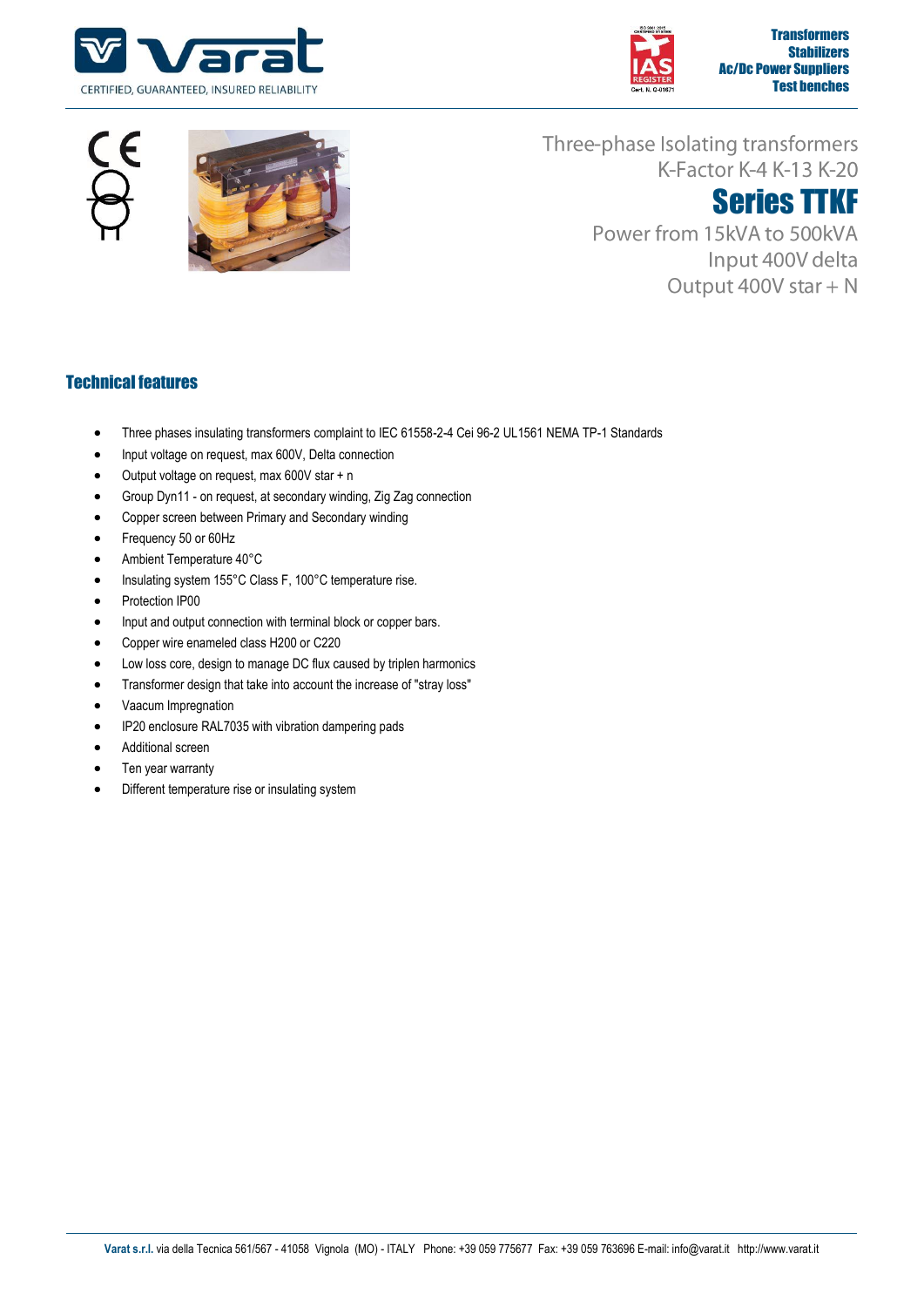



# Dimensions and drillings

|  | <b>K-FACTOR TRANSFORMERS SERIES K4</b> |  |
|--|----------------------------------------|--|
|--|----------------------------------------|--|

| <b>Rated</b><br><b>Reference</b><br><b>Thermal</b> |               | <b>Current</b> | <b>Efficiency</b> |     | <b>Dimensions</b> |      |     | <b>Drillings</b> | Weight<br>(Kg) | <b>Enclosure</b> | Fig.           |
|----------------------------------------------------|---------------|----------------|-------------------|-----|-------------------|------|-----|------------------|----------------|------------------|----------------|
| number                                             | power<br>(VA) | A              |                   | L   | P                 | н    | A   | B                |                | <b>IP 20</b>     |                |
| <b>TTKF 4015</b>                                   | 15000         | 21,7           | 97,1              | 420 | 250               | 360  | 375 | 186              | 125            | <b>CSV 1304</b>  | 3              |
| <b>TTKF 4020</b>                                   | 20000         | 28.9           | 97.3              |     | 420 270           | 360  | 375 | 206              | 150            | <b>CSV 1304</b>  | 3              |
| <b>TTKF 4025</b>                                   | 25000         | 36,1           | 97,5              |     | 480 280           | 410  | 440 | 206              | 185            | <b>CSV 1304</b>  | 3              |
| <b>TTKF 4030</b>                                   | 30000         | 43,3           | 97,6              |     | 480 290           | 410  | 440 | 216              | 203            | <b>CSV 1304</b>  | 3              |
| <b>TTKF 4040</b>                                   | 40000         | 57,7           | 97,8              |     | 540 300           | 460  | 480 | 250              | 246            | <b>CSV 1305</b>  | 3              |
| <b>TTKF 4045</b>                                   | 45000         | 65.0           | 97.8              |     | 540 300           | 460  | 480 | 250              | 261            | <b>CSV 1305</b>  | $\overline{4}$ |
| <b>TTKF 4050</b>                                   | 50000         | 72,2           | 97,9              |     | 540 310           | 550  | 480 | 260              | 289            | <b>CSV 1305</b>  | 4              |
| <b>TTKF 4060</b>                                   | 60000         | 86,6           | 98,1              |     | 540 340           | 550  | 480 | 290              | 341            | <b>CSV 1305</b>  | $\overline{4}$ |
| <b>TTKF 4075</b>                                   | 75000         | 108,3          | 98,1              |     | 540 340           | 550  | 480 | 290              | 368            | <b>CSV 1305</b>  | 4              |
| <b>TTKF 4080</b>                                   | 80000         | 115.5          | 98.2              |     | 540 360           | 550  | 480 | 310              | 407            | <b>CSV 1305</b>  | $\overline{4}$ |
| <b>TTKF 4100</b>                                   | 100000        | 144,3          | 98,3              |     | 600 350           | 610  | 540 | 300              | 465            | <b>CSV 1306</b>  | 4              |
| <b>TTKF 4112</b>                                   | 112500        | 162,4          | 98,3              |     | 600 370           | 610  | 540 | 320              | 502            | <b>CSV 1306</b>  | $\overline{4}$ |
| <b>TTKF 4125</b>                                   | 125000        | 180,4          | 98,3              |     | 720 370           | 730  | 660 | 270              | 578            | <b>CSV 1306</b>  | 4              |
| <b>TTKF 4150</b>                                   | 150000        | 216.5          | 98.4              |     | 720 390           | 730  | 660 | 290              | 657            | <b>CSV 1306</b>  | $\overline{4}$ |
| <b>TTKF 4175</b>                                   | 175000        | 252,6          | 98,5              |     | 720 420           | 730  | 660 | 320              | 755            | <b>CSV 1306</b>  | 4              |
| <b>TTKF 4200</b>                                   | 200000        | 288,7          | 98,6              |     | 720 440           | 730  | 660 | 340              | 828            | <b>CSV 1306</b>  | $\overline{4}$ |
| <b>TTKF 4225</b>                                   | 225000        | 324,8          | 98,5              |     | 840 430           | 850  | 700 | 300              | 869            | <b>CSV 1307</b>  | 4              |
| <b>TTKF 4250</b>                                   | 250000        | 360.9          | 98.7              |     | 840 450           | 850  | 700 | 320              | 1002           | <b>CSV 1307</b>  | $\overline{4}$ |
| <b>TTKF 4300</b>                                   | 300000        | 433,0          | 98,7              |     | 900 460           | 910  | 750 | 320              | 1107           | <b>CSV 1307</b>  | 4              |
| <b>TTKF 4400</b>                                   | 400000        | 577,4          | 98,9              |     | 900 520           | 910  | 750 | 380              | 1444           | <b>CSV 1307</b>  | $\overline{4}$ |
| <b>TTKF 4500</b>                                   | 500000        | 721.7          | 99.0              |     | 1080 570          | 1090 | 900 | 400              | 1951           | Special          | 4              |

#### K-FACTOR TRANSFORMERS SERIES K13

| <b>Reference</b>    | <b>Rated</b><br><b>Thermal</b><br>Current Efficiency |       | <b>Dimensions</b> |      |     | <b>Drillings</b> |      | Weight<br>(Kg) | <b>Enclosure</b> |                 |                |
|---------------------|------------------------------------------------------|-------|-------------------|------|-----|------------------|------|----------------|------------------|-----------------|----------------|
| number              | power<br>(VA)                                        | A     |                   | L    | P   | н                | A    | B              |                  | <b>IP 20</b>    | Fig.           |
| <b>TTKF 3015</b>    | 15000                                                | 21,7  | 97,1              | 420  | 270 | 360              | 375  | 206            | 147              | <b>CSV 1304</b> | 3              |
| 3020<br><b>TTKF</b> | 20000                                                | 28.9  | 97.3              | 420  | 290 | 360              | 375  | 226            | 172              | <b>CSV 1304</b> | 3              |
| <b>TTKF 3025</b>    | 25000                                                | 36,1  | 97,5              | 480  | 300 | 410              | 440  | 226            | 212              | <b>CSV 1304</b> | 3              |
| <b>TTKF 3030</b>    | 30000                                                | 43,3  | 97,6              | 480  | 320 | 410              | 440  | 246            | 241              | <b>CSV 1304</b> | 3              |
| <b>TTKF 3040</b>    | 40000                                                | 57,7  | 97,8              | 540  | 330 | 460              | 480  | 280            | 295              | <b>CSV 1305</b> | 3              |
| <b>TTKF 3045</b>    | 45000                                                | 65.0  | 97.8              | 540  | 340 | 460              | 480  | 290            | 320              | <b>CSV 1305</b> | $\overline{4}$ |
| <b>TTKF 3050</b>    | 50000                                                | 72,2  | 97,9              | 540  | 330 | 550              | 480  | 280            | 353              | <b>CSV 1305</b> | 4              |
| <b>TTKF 3060</b>    | 60000                                                | 86,6  | 98,1              | 600  | 330 | 610              | 540  | 280            | 394              | <b>CSV 1306</b> | 4              |
| <b>TTKF 3075</b>    | 75000                                                | 108,3 | 98,1              | 600  | 380 | 610              | 540  | 330            | 505              | <b>CSV 1306</b> | 4              |
| <b>TTKF 3080</b>    | 80000                                                | 115.5 | 98.2              | 600  | 390 | 610              | 540  | 340            | 532              | <b>CSV 1306</b> | 4              |
| <b>TTKF 3100</b>    | 100000                                               | 144.3 | 98,3              | 720  | 370 | 730              | 660  | 270            | 583              | <b>CSV 1306</b> | 4              |
| <b>TTKF 3112</b>    | 112500                                               | 162.4 | 98,3              | 720  | 390 | 730              | 660  | 290            | 637              | <b>CSV 1306</b> | 4              |
| <b>TTKF 3125</b>    | 125000                                               | 180,4 | 98,3              | 720  | 420 | 730              | 660  | 320            | 718              | <b>CSV 1306</b> | 4              |
| <b>TTKF 3150</b>    | 150000                                               | 216,5 | 98,4              | 840  | 430 | 850              | 700  | 300            | 876              | <b>CSV 1307</b> | 4              |
| <b>TTKF 3175</b>    | 175000                                               | 252,6 | 98,5              | 840  | 450 | 850              | 700  | 320            | 973              | <b>CSV 1307</b> | 4              |
| <b>TTKF 3200</b>    | 200000                                               | 288.7 | 98.6              | 900  | 460 | 910              | 750  | 320            | 1073             | <b>CSV 1307</b> | 4              |
| <b>TTKF 3225</b>    | 225000                                               | 324,8 | 98,5              | 900  | 490 | 910              | 750  | 350            | 1249             | <b>CSV 1307</b> | 4              |
| <b>TTKF 3250</b>    | 250000                                               | 360.9 | 98.7              | 960  | 500 | 970              | 800  | 340            | 1346             | Special         | 4              |
| <b>TTKF 3300</b>    | 300000                                               | 433,0 | 98,7              | 1080 | 540 | 1090             | 900  | 370            | 1696             | Special         | 4              |
| <b>TTKF 3400</b>    | 400000                                               | 577,4 | 98,9              | 1080 | 580 | 1090             | 900  | 410            | 2074             | Special         | 4              |
| <b>TTKF 3500</b>    | 500000                                               | 721,7 | 99,0              | 1200 | 600 | 1210             | 1000 | 390            | 2392             | Speciale        | 4              |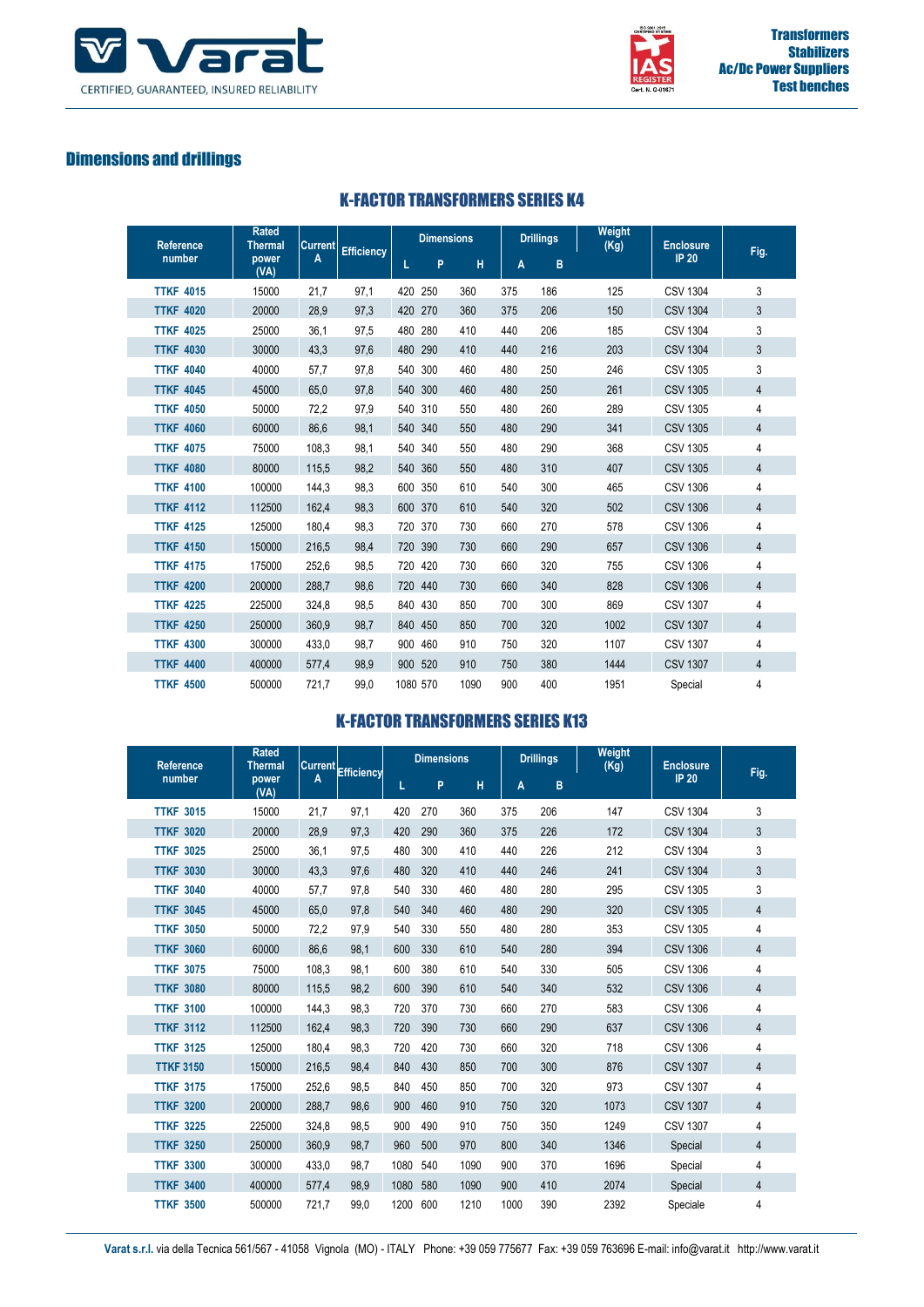



#### K-FACTOR TRANSFORMERS SERIES K20

| <b>Rated</b><br><b>Reference</b><br><b>Thermal</b> |               | Current Efficiency |      | <b>Dimensions</b> |     |      | <b>Drillings</b> |     | Weight<br>(Kg) | <b>Enclosure</b> | Fig.           |
|----------------------------------------------------|---------------|--------------------|------|-------------------|-----|------|------------------|-----|----------------|------------------|----------------|
| number                                             | power<br>(VA) |                    |      |                   | P   | н    | A                | B   |                | <b>IP 20</b>     |                |
| <b>TTKF 2015</b>                                   | 15000         | 21,7               | 97,1 | 420               | 270 | 360  | 375              | 206 | 147            | <b>CSV 1304</b>  | 3              |
| <b>TTKF 2020</b>                                   | 20000         | 28.9               | 97,3 | 420               | 290 | 360  | 375              | 226 | 172            | <b>CSV 1304</b>  | 3              |
| <b>TTKF 2025</b>                                   | 25000         | 36,1               | 97,5 | 480               | 300 | 410  | 440              | 226 | 212            | <b>CSV 1304</b>  | 3              |
| <b>TTKF 2030</b>                                   | 30000         | 43,3               | 97,6 | 480               | 320 | 410  | 440              | 246 | 241            | <b>CSV 1304</b>  | 3              |
| <b>TTKF 2040</b>                                   | 40000         | 57,7               | 97.8 | 540               | 330 | 460  | 480              | 280 | 295            | <b>CSV 1305</b>  | 3              |
| <b>TTKF 2045</b>                                   | 45000         | 65.0               | 97.8 | 540               | 340 | 460  | 480              | 290 | 320            | <b>CSV 1305</b>  | 4              |
| <b>TTKF 2050</b>                                   | 50000         | 72,2               | 97,9 | 540               | 330 | 550  | 480              | 280 | 353            | <b>CSV 1305</b>  | 4              |
| <b>TTKF 2060</b>                                   | 60000         | 86,6               | 98,1 | 600               | 330 | 610  | 540              | 280 | 394            | <b>CSV 1306</b>  | $\overline{4}$ |
| <b>TTKF 2075</b>                                   | 75000         | 108.3              | 98,1 | 600               | 380 | 610  | 540              | 330 | 505            | <b>CSV 1306</b>  | 4              |
| <b>TTKF 2080</b>                                   | 80000         | 115,5              | 98,2 | 600               | 390 | 610  | 540              | 340 | 532            | <b>CSV 1306</b>  | 4              |
| <b>TTKF 2100</b>                                   | 100000        | 144,3              | 98,3 | 720               | 370 | 730  | 660              | 270 | 583            | <b>CSV 1306</b>  | 4              |
| <b>TTKF 2112</b>                                   | 112500        | 162.4              | 98,3 | 720               | 390 | 730  | 660              | 290 | 637            | <b>CSV 1306</b>  | 4              |
| <b>TTKF 2125</b>                                   | 125000        | 180.4              | 98,3 | 720               | 420 | 730  | 660              | 320 | 718            | <b>CSV 1306</b>  | 4              |
| <b>TTKF 2150</b>                                   | 150000        | 216.5              | 98.4 | 840               | 430 | 850  | 700              | 300 | 876            | <b>CSV 1307</b>  | $\overline{4}$ |
| <b>TTKF 2175</b>                                   | 175000        | 252,6              | 98,5 | 840               | 450 | 850  | 700              | 320 | 973            | <b>CSV 1307</b>  | 4              |
| <b>TTKF 2200</b>                                   | 200000        | 288.7              | 98,6 | 900               | 460 | 910  | 750              | 320 | 1073           | <b>CSV 1307</b>  | $\overline{4}$ |
| <b>TTKF 2225</b>                                   | 225000        | 324.8              | 98,5 | 900               | 490 | 910  | 750              | 350 | 1249           | <b>CSV 1307</b>  | 4              |
| <b>TTKF 2250</b>                                   | 250000        | 360.9              | 98,7 | 960               | 500 | 970  | 800              | 340 | 1346           | Special          | $\overline{4}$ |
| <b>TTKF 2300</b>                                   | 300000        | 433,0              | 98,7 | 1080              | 540 | 1090 | 900              | 370 | 1696           | Special          | 4              |
| <b>TTKF 2400</b>                                   | 400000        | 577,4              | 98.9 | 1080              | 580 | 1090 | 900              | 410 | 2074           | Special          | 4              |
| <b>TTKF 2500</b>                                   | 500000        | 721.7              | 99.0 | 1200              | 600 | 1210 | 1000             | 390 | 2392           | Special          | 4              |



The data indicated could change without notice